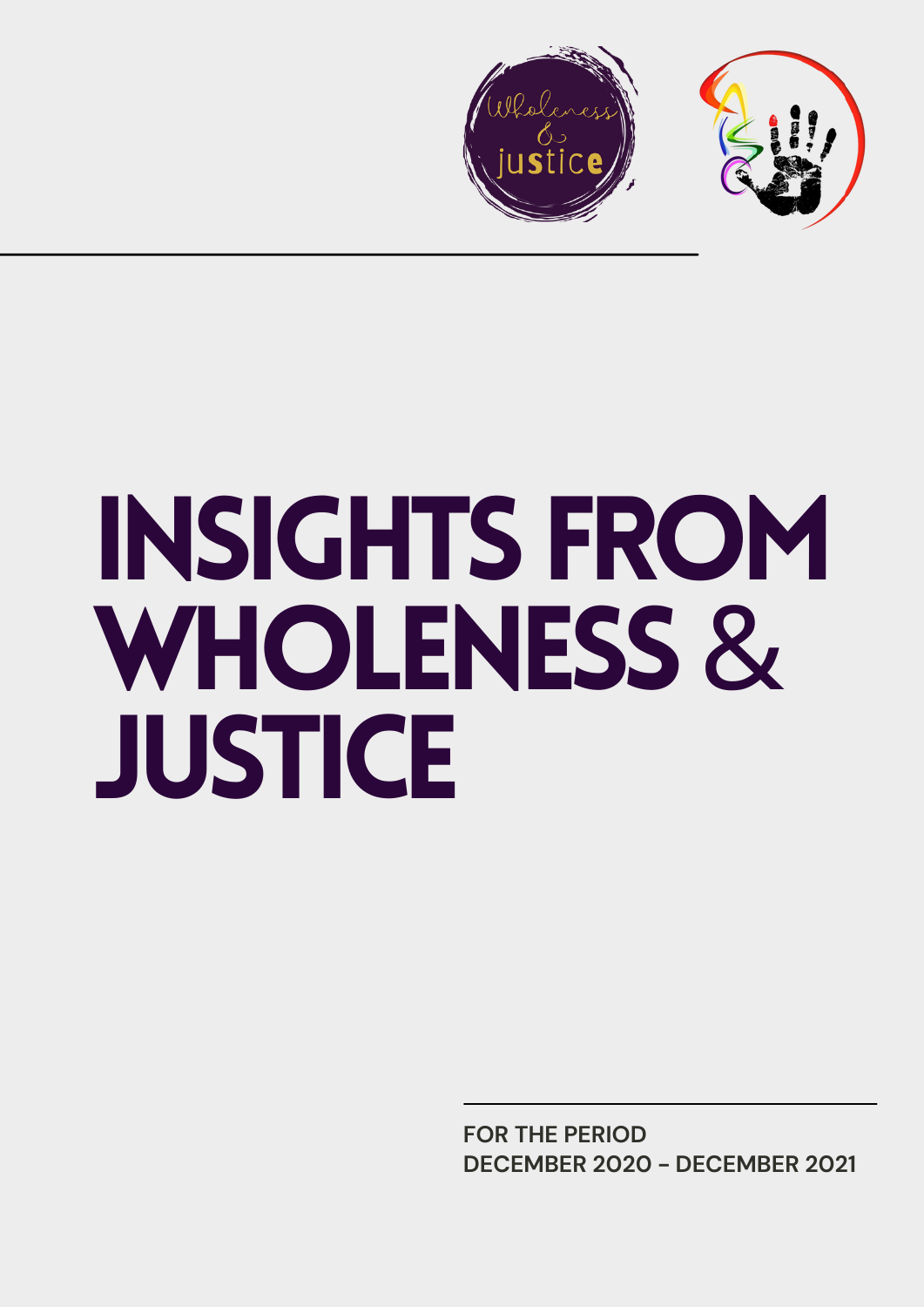## **CONTENTS**

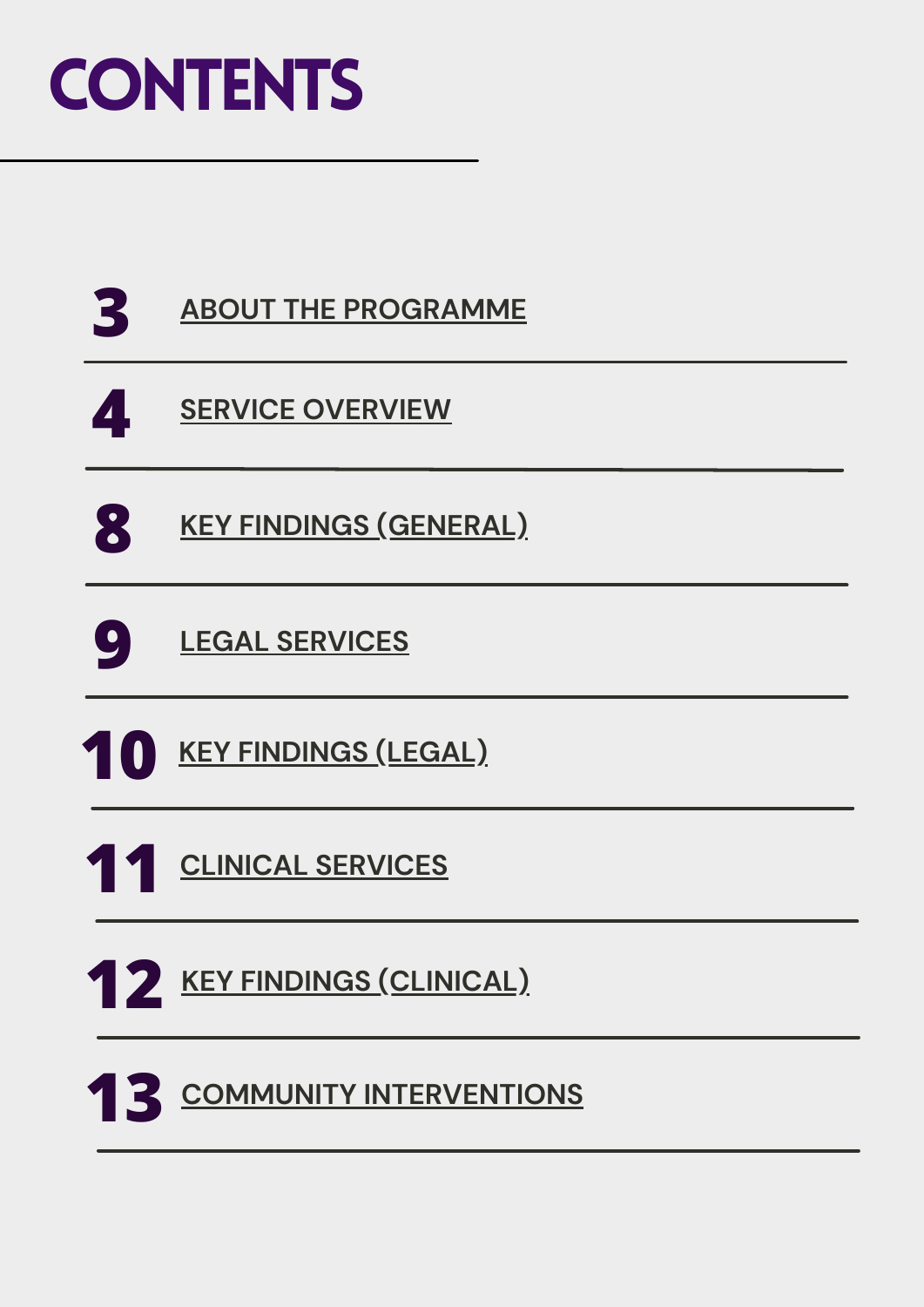## <span id="page-2-0"></span>ABOUT THE PROGRAMME

**CAISO: SEX AND GENDER JUSTICE ESTABLISHED THE WHOLENESS & JUSTICE PROGRAMME TO EXPAND ACCESS BY DIVERSE LGBTQI+ PEOPLE IN TRINIDAD AND TOBAGO TO WHOLENESS, JUSTICE AND HEALTH AND HUMAN SERVICES. THE PROGRAMME IS COMMITTED TO RESPONDING TO VIOLATIONS OF LGBTQI+ COMMUNITY MEMBERS, WITH AN EMPHASIS ON TRANS, NON-BINARY, GENDER-NON-CONFORMING AND INTERSEX PEOPLE; AND TO DELIVER CLINICALLY COMPETENT, TRAUMA-INFORMED INTERVENTIONS THAT ENABLE HEALING AND RESILIENCE.**

Initially launched in May 2020 with a smaller scope, the Wholeness & Justice programme onboarded the services of its current Clinical Administrator, Akilah Riley-Richardson, and Caseworker, Rae Alibey, to respond to the community's needs amid the rapidly changing environment of the COVID-19 pandemic. From then through October 2020, Wholeness & Justice aided over sixty-five clients.

The Wholeness & Justice programme began full operation in December 2020, with a sixmonth track record of responsiveness to and presence in the community. Akilah Riley-Richardson and Rae Alibey continued in their respective roles, and the services of a Community Lawyer (Donielle Jones) and Programme Associate (Kellog Nkemakolam) were enlisted.

The Programme offers three types of services:

1. Legal support for clients who experience any violations, acts of discrimination, or abuse. Based on available resources and capacity, the programme may enlist the support of partners or limit the type of legal support provided.

2. Clinical (psychosocial) support to members of the LGBTQI+ community, who may experience traumatic events, require mental support while accessing other services, or need assistance with managing day-to-day challenges, aiming to respond to these needs.

3. Wholeness Development - guidance and support in managing day-to-day life challenges, including financial planning, exercise and activity routines, connecting with service providers and engaging different agencies and bodies.

Additionally, Wholeness & Justice is committed to engaging community development initiatives and working to build capacity among service providers accessed by LGBTQI+ people.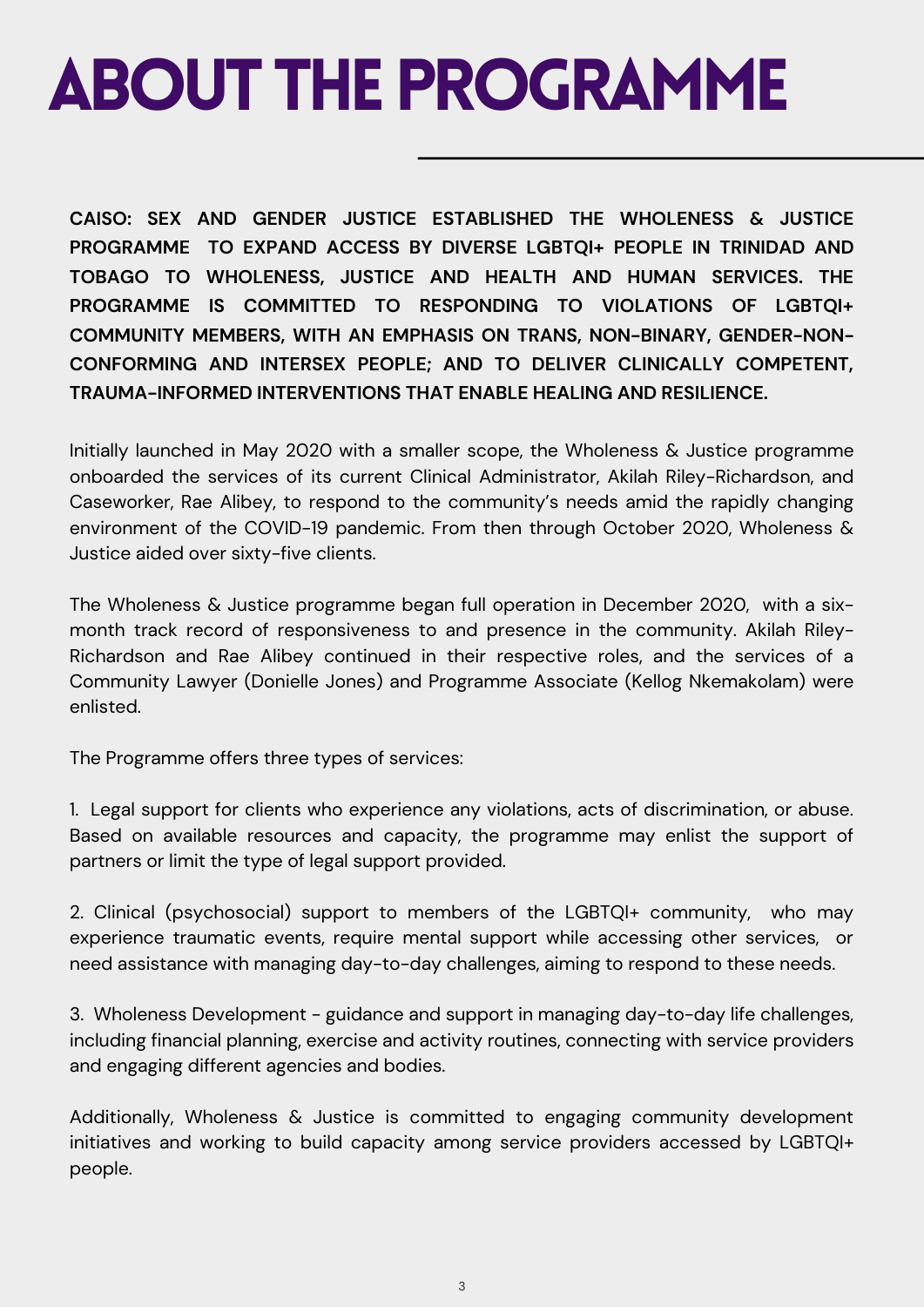## <span id="page-3-0"></span>**SERVICE OVERVIEW**

### 1 **INTAKE AND CLIENT ENLISTING**

For the period December 2020 - 2021, the programme completed **42 intake assessments**. Based on the needs identified by community members and the services provided by the programme, **33 of these intakes were enlisted as clients**. The 9 persons who were not enlisted as clients were provided with suggestions for other service providers.



### **GENDER IDENTITY OF CLIENTS** 2



Of the programme's **33 clients** enlisted between December 2020-December 2021, just under half identified as nonbinary/genderqueer or transgender. The remaining clients identified as cisgender.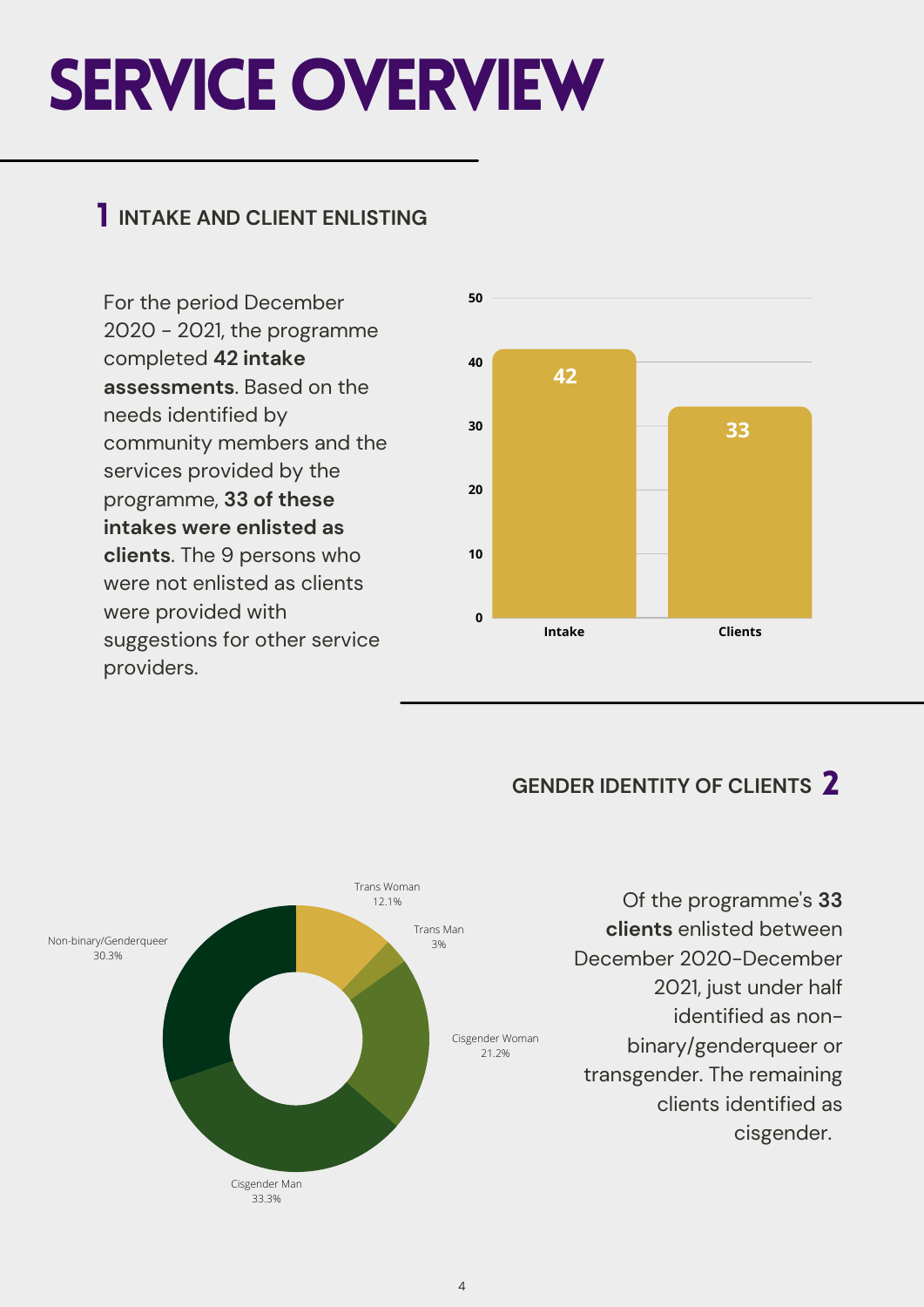### **SERVICE OVERVIEW**

### 3 **SEXUAL ORIENTATION OF CLIENTS**

Of the programme's 33 clients enlisted between December 2020- December 2021, roughly a third identified as gay, another third identified as queer, and the remaining third as either bisexual, lesbian, or heterosexual. It is important to note that the majority of the programme's trans clients identified as heterosexual.



### 4 **TYPES OF SERVICES PROVIDED**



The programme offers clients a combination of legal and psychosocial support and also provides wholeness development. The majority of clients required clinical service, followed by those who required both legal and clinical services.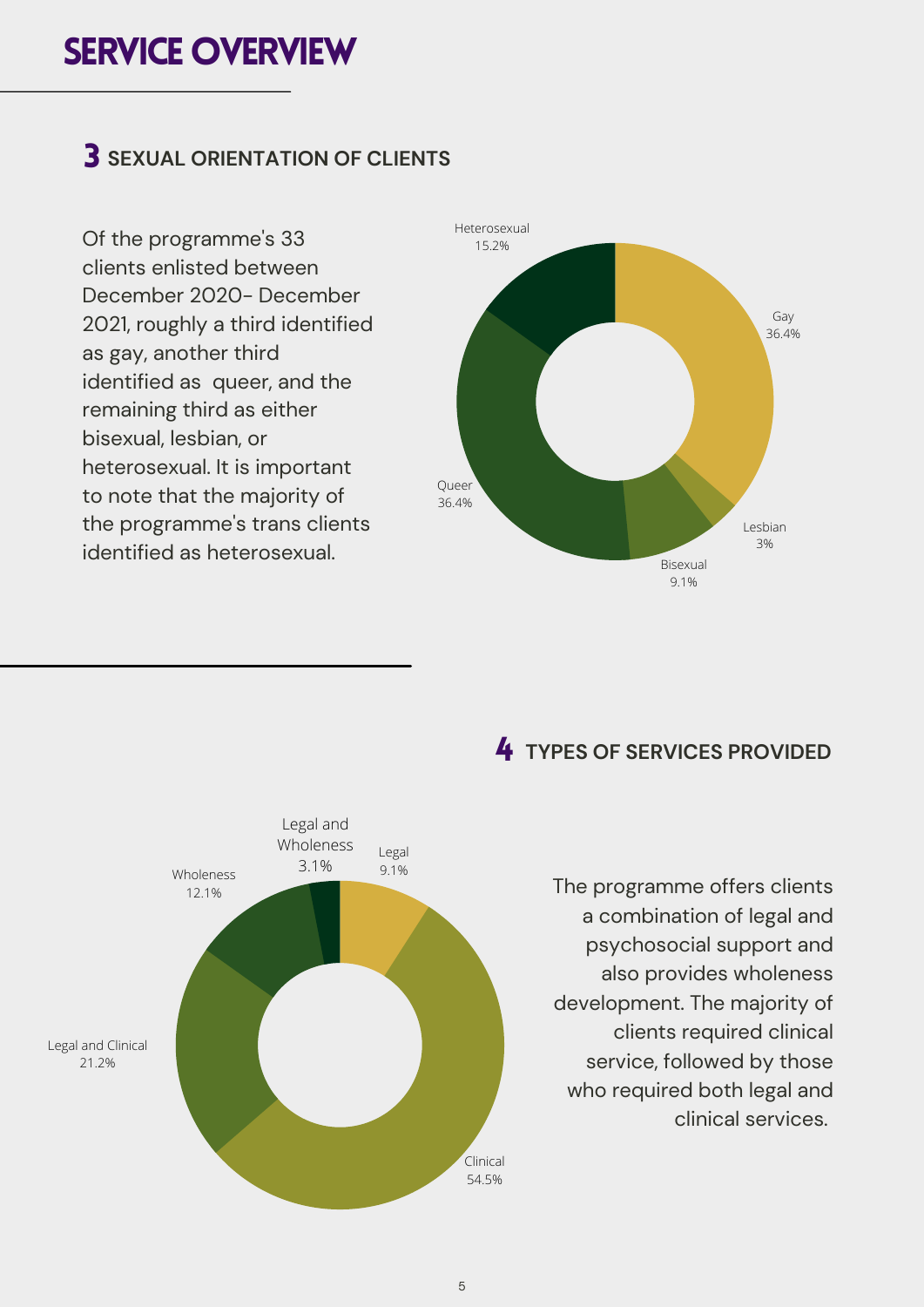### 5 **LEGAL ISSUES**

The Programme provides legal support for clients who have experienced a violation. The table below shows the different types of legal issues clients experienced/received support for.

| <b>Type of Issue</b>         | <b>Definition</b>                                                                                                                                                                                                              |  |
|------------------------------|--------------------------------------------------------------------------------------------------------------------------------------------------------------------------------------------------------------------------------|--|
| Documentation                | The preparation of legal and social documents such as deed<br>polls, witness statements, and identification documents.                                                                                                         |  |
| Intimate Partner<br>Violence | Refers to any behaviour within an intimate relationship that<br>causes physical, psychological or sexual harm to those in the<br>relationship; also a form of domestic violence.                                               |  |
| <b>Family Violence</b>       | Any form of abuse, mistreatment or neglect that a child or adult<br>experiences from a family member, or from someone with whom<br>they have a familial relationship; a form of domestic violence.                             |  |
| Freedom of Information       | An application pursuant to s13 of the Freedom of Information Act<br>Chapter 22:02 to retrieve a document/s (for personal records)<br>from a public authority that provides evidence to a violation<br>experienced by them.     |  |
| <b>Forced Eviction</b>       | The removal of a person and/or group against their will from the<br>home which they occupy.                                                                                                                                    |  |
| Harassment                   | According to s30A of the Offences Against the Persons Act<br>Chapter 11:08, harassment of a person includes alarming the<br>person or causing the person distress by engaging in any course<br>of conduct outlined in the Act. |  |
| <b>Physical Assault</b>      | Any type of physical violence against a person that inflicts harm.<br>The Summary Offences Act Chapter 11:02 and Offences Against<br>the Person Act Chapter 11:08 provide greater detail on the types<br>of physical assault.  |  |
| Police Abuse of Power        | The use of police authority to intimidate, ridicule, act unlawfully<br>and/or excessively towards a person.                                                                                                                    |  |
| Unfair Dismissal             | When an employer terminates an employee's contract of<br>employment without following proper procedure.                                                                                                                        |  |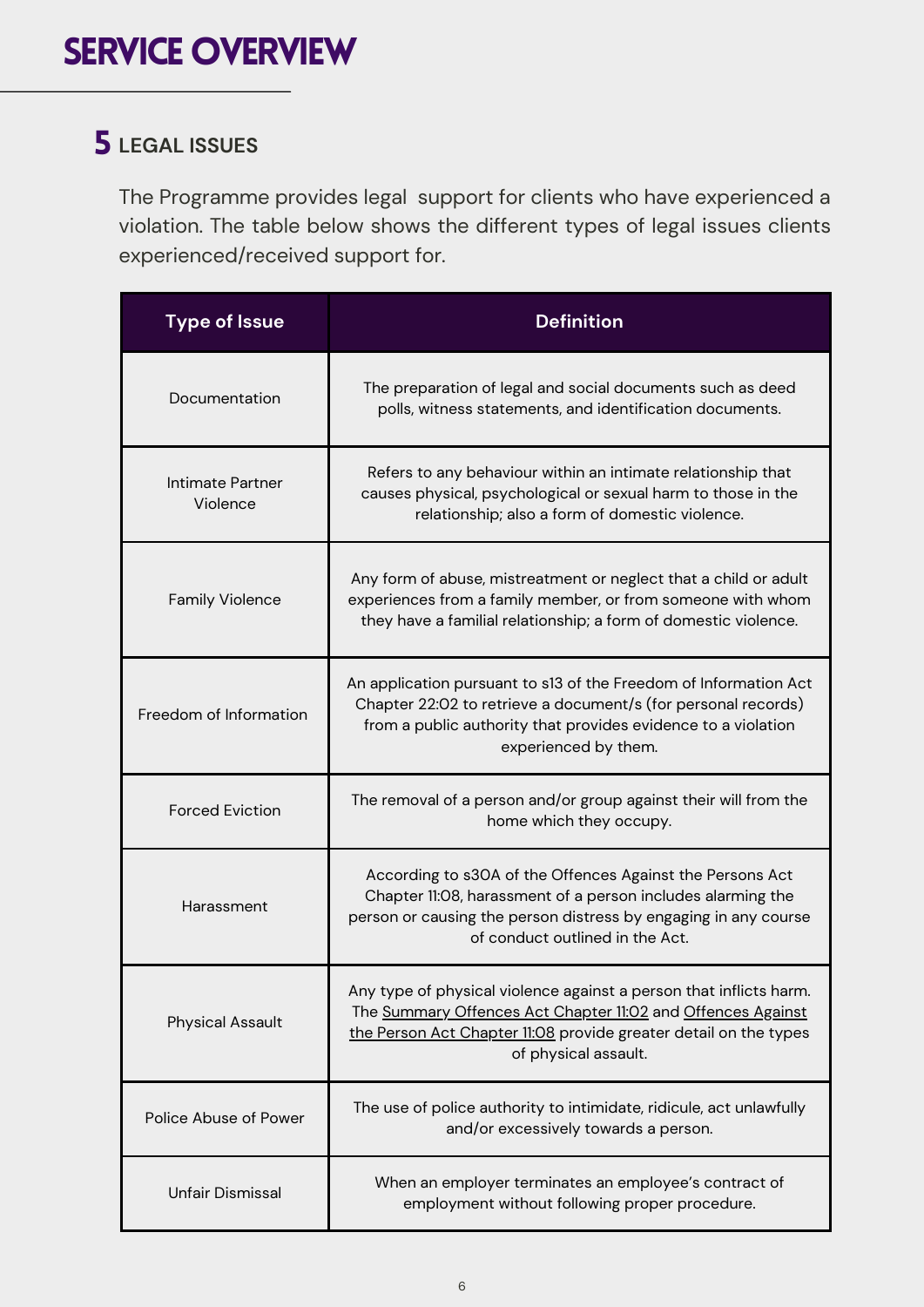### 6 **SOCIAL AND PERSONAL ISSUES**

Social and personal issues are those which require psychosocial support from the clinical arm of the Programme (the Community Caseworker and Clinical Administrator). Some individuals who presented with social and personal issues had related legal issues as a result of the violation they experienced. The table below shows the different types of social and personal issues clients experienced/received support for.

| <b>Type of Issue</b>         | <b>Definition</b>                                                                                                                                                                                     |  |
|------------------------------|-------------------------------------------------------------------------------------------------------------------------------------------------------------------------------------------------------|--|
| Family Instability           | Conflict and challenges experienced by members of the<br>LGBTQI+ community as a result of their family's treatment<br>and behaviour.                                                                  |  |
| <b>Mental Health</b>         | A wide range of conditions related to a person's emotional,<br>psychological and social well-being.                                                                                                   |  |
| <b>Relationship Conflict</b> | Any form of abuse, mistreatment or neglect that a child or<br>adult experiences from a family member, or from someone<br>with whom they have a familial relationship; a form of<br>domestic violence. |  |
| Social Assistance            | Accessing State-provided services such as food support,<br>housing and disability assistance.                                                                                                         |  |
| Social Instability           | The lack of safe and sustainable housing, food, and other<br>amenities needed for optimal living.                                                                                                     |  |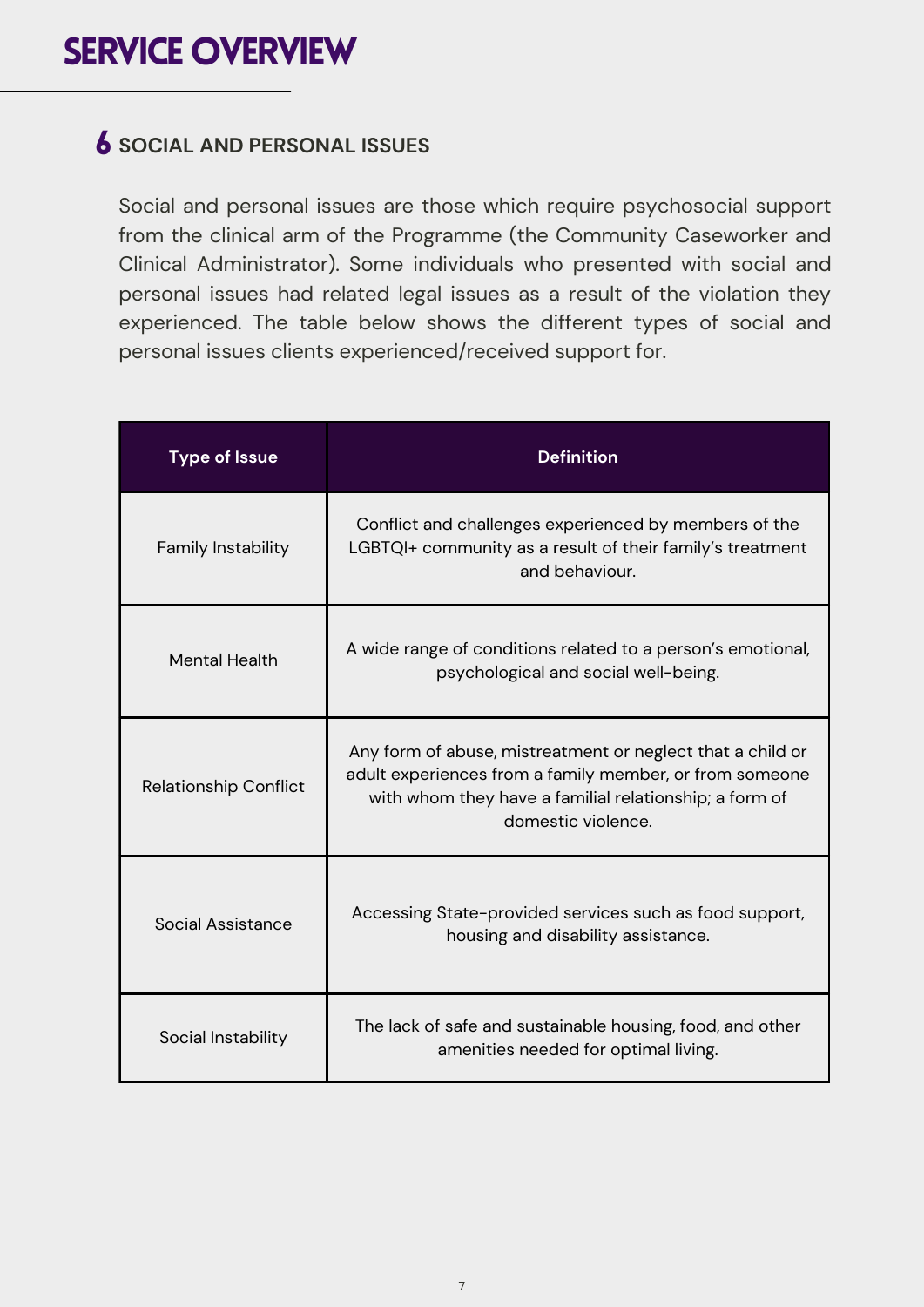## <span id="page-7-0"></span>**KEY FINDINGS (GENERAL)**

#### **HOUSING INSTABILITY AND THE GROWING NEED FOR SAFE HOUSING**

Access to safe and affordable housing is a prominent issue faced by LGBTQI+ people in Trinidad and Tobago. This instability been further exacerbated by the social and economic fallout from the COVID-19 pandemic. Many community members have had to deal with prolonged isolation with family members who used the opportunity of forced togetherness to shame and rebuke LGBTQI+ people in their households. These hostile living conditions resulted in some being instructed to leave their homes by family members, and others exploring alternative housing options.

#### **DEMAND FOR FINANCIAL AND FOOD ASSISTANCE**



**1**

A significant number of the LGBTQI+ people who approached Wholeness & Justice had their livelihoods considerably affected by the COVID-19 pandemic and resulting restrictions in Trinidad and Tobago. With a reduced or total loss of income, it became increasingly difficult for these members of the community to sustain themselves and their dependents. Additionally, and as mentioned above, some young LGBTQI+ people were even forced to leave their homes because of their gender identity and/or sexual orientation and were left to fend for themselves without any financial or other assistance.

#### **GENERAL AMBIGUITY AROUND WHETHER OR NOT A VIOLATION OCCURRED**



Gleaned from the work of the Programme, there appears to be a general "legal under-literacy" among members of the community, particularly as it relates to their rights, infringement of these rights, and access to redress. This is to say that while in some circumstances, people may understand that a wrong has been done to them, some are unaware that the wrong may be actionable or of the avenues available to them for recourse. Some have even accepted these violations as a normal part of the LGBTQI+ experience because of how common they are.

#### **ECONOMIC DIFFICULTIES AMONG CLIENTS**



Although clients accessing the programme were not specifically asked about their income, questions about their employment status, information retained from consultations, and the nature of their requests for assistance revealed that the majority of clients accessing services faced economic instability and challenges, which were further exacerbated by the COVID-19 pandemic. Clients' limited economic resources available render access to health and human services difficult, particularly as State-provided services neither specifically respond to LGBTQI+ experiences and can be hostile and difficult to access.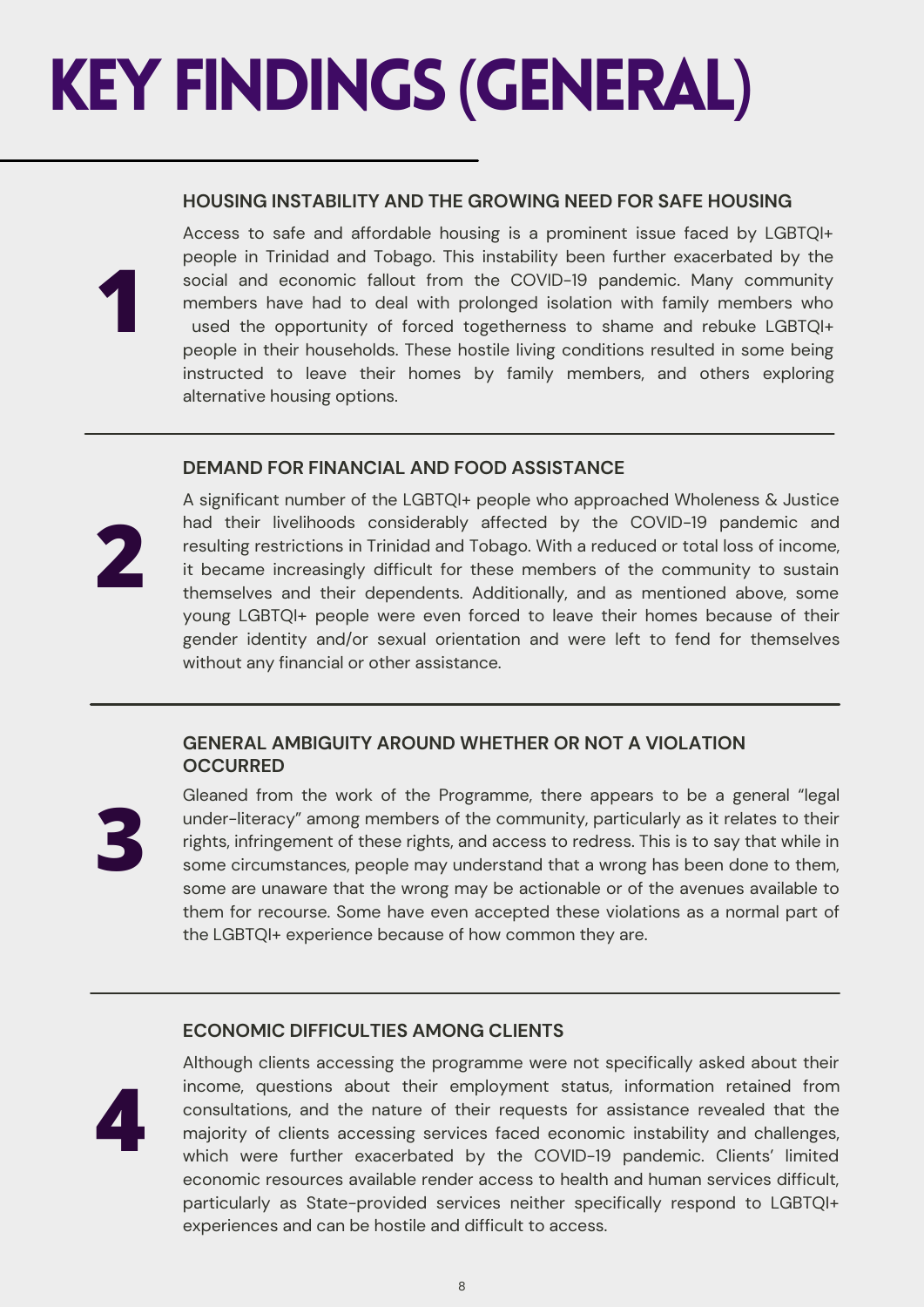## <span id="page-8-0"></span>LEGAL SERVICES

#### **SPECIFIC LEGAL SERVICES PROVIDED**

| <b>Legal Service</b>                                        | <b>No of Clients</b> |
|-------------------------------------------------------------|----------------------|
| Assisting with the lodging of police reports                | $\overline{2}$       |
| Court matters/business                                      | $\overline{2}$       |
| Freedom of Information Applications - Medical Records       | 1                    |
| Freedom of Information Applications - Police Report Records | $\overline{2}$       |
| Legal Consultation                                          | 16                   |
| <b>Police Station Accompaniment</b>                         | 1                    |
| Preparation of Deed Poll for Name Change                    | 1                    |
| Preparation of Legal Complaints                             | 3                    |
| Preparation of Petition for Divorce                         | 1                    |
| Preparation of Pre-Action Letters                           | $\overline{2}$       |
| Preparation of Protection Order Application                 | 1                    |
| Preparation of Witness Statements                           | 3                    |

The table above details the specific types of legal services provided by the Community Lawyer. Out of the sixteen (16) persons who engaged with the Community Lawyer for a consultation, even on a preliminary basis, eleven (11) of them went on to become clients of the Programme, three (3) persons who were eligible to become client, chose not to engage the Programme, while the remaining two (2) persons were ineligible to receive services from Wholeness & Justice and were consequently advised of more appropriate services.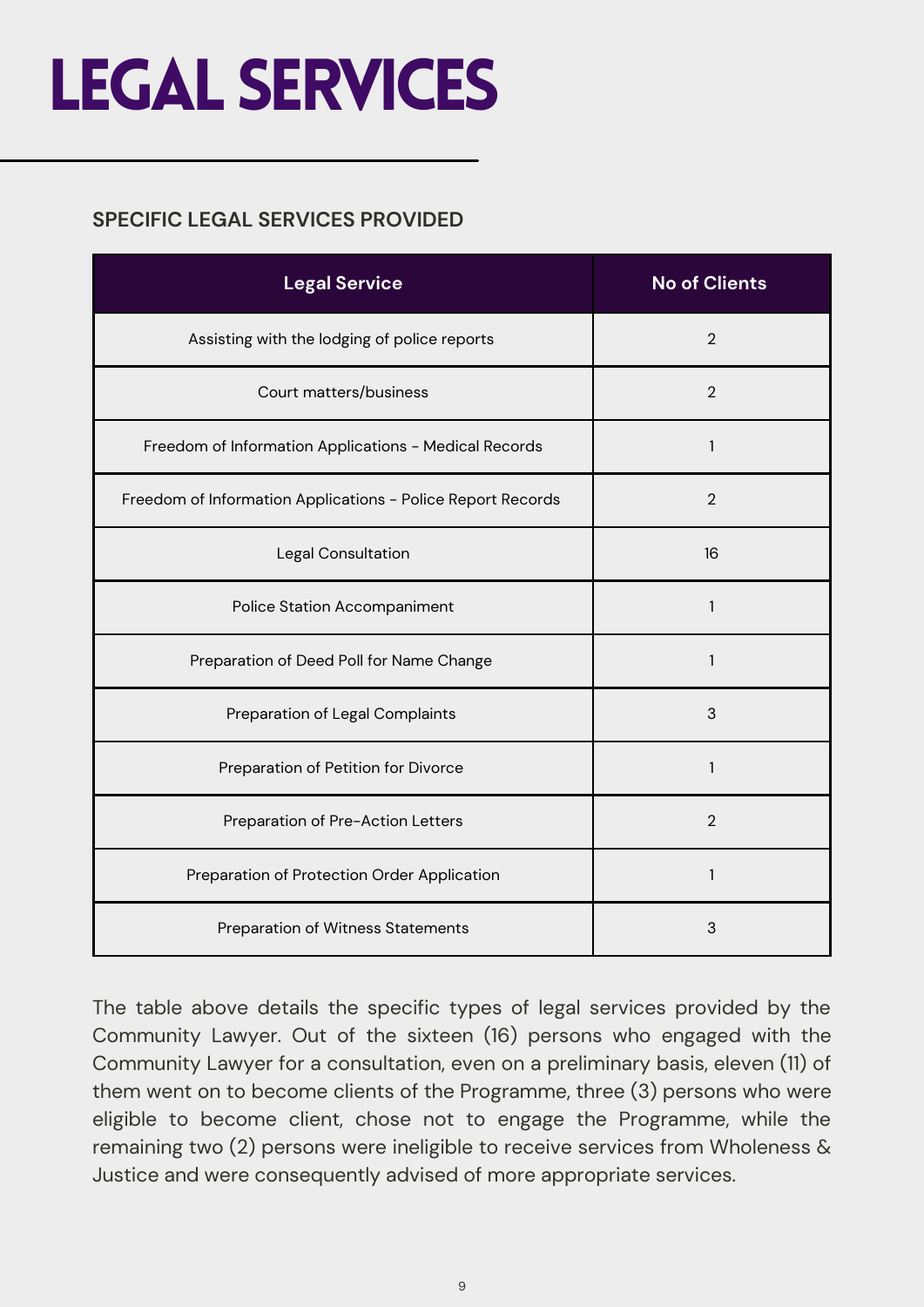## <span id="page-9-0"></span>**KEY FINDINGS (LEGAL)**

#### **PREVALENCE OF DIFFERENT TYPES OF DOMESTIC VIOLENCE FACED BY LGBTQI+ PEOPLE**

**1**

Different forms of domestic violence have been presented by people who have approached the Programme. The Programme enlisted three (3) clients who experienced intimate partner violence (IPV) which included harassment, threats (to life, property and reputation), withholding of property, and the dissemination of intimate photographs and videos. Family violence is another form of domestic violence experienced by clients The Programme currently supports two (2) clients who have experienced family violence.

#### **HESITATION TO PURSUE LEGAL ACTION OR ENGAGE LEGAL SERVICES**



Despite the provision of legal support to its clients, the Programme notes a general sense of hesitation and/or unwillingness to pursue legal action or engage these services by members of the community. This is reflected in the disparity between the number of individuals who sought legal consultation and those that agreed to receive legal services. Clients have shared general anxieties surrounding engaging legal processes. Some clients opted to not pursue legal redress due to the fear for their safety and retaliation from their perpetrators (or persons acting on their behalf) while some prioritised a need to access safe housing over legal intervention.

#### **GENERAL NEED FOR LEGAL ASSISTANCE**



LGBTQI+ persons have received legal assistance with lodging police reports, requesting police intervention and assistance with service of court documents, submitting court applications and the general care and conduct of legal matters, among many other services. However, the continued need for substantive and procedural legal support and is an indicator that more work has to be done to ensure members of the community can thoroughly engage in self-advocacy. Further, clients have also shared that they felt unsafe and/or overlooked whenever they attempted to engage institutions and legal services on their own. From clients' shared experiences, this is largely due to the negative attitudes and beliefs that actors within the relevant institutions have towards LGBTQI+ people and the consequent disregard for issues experienced by them.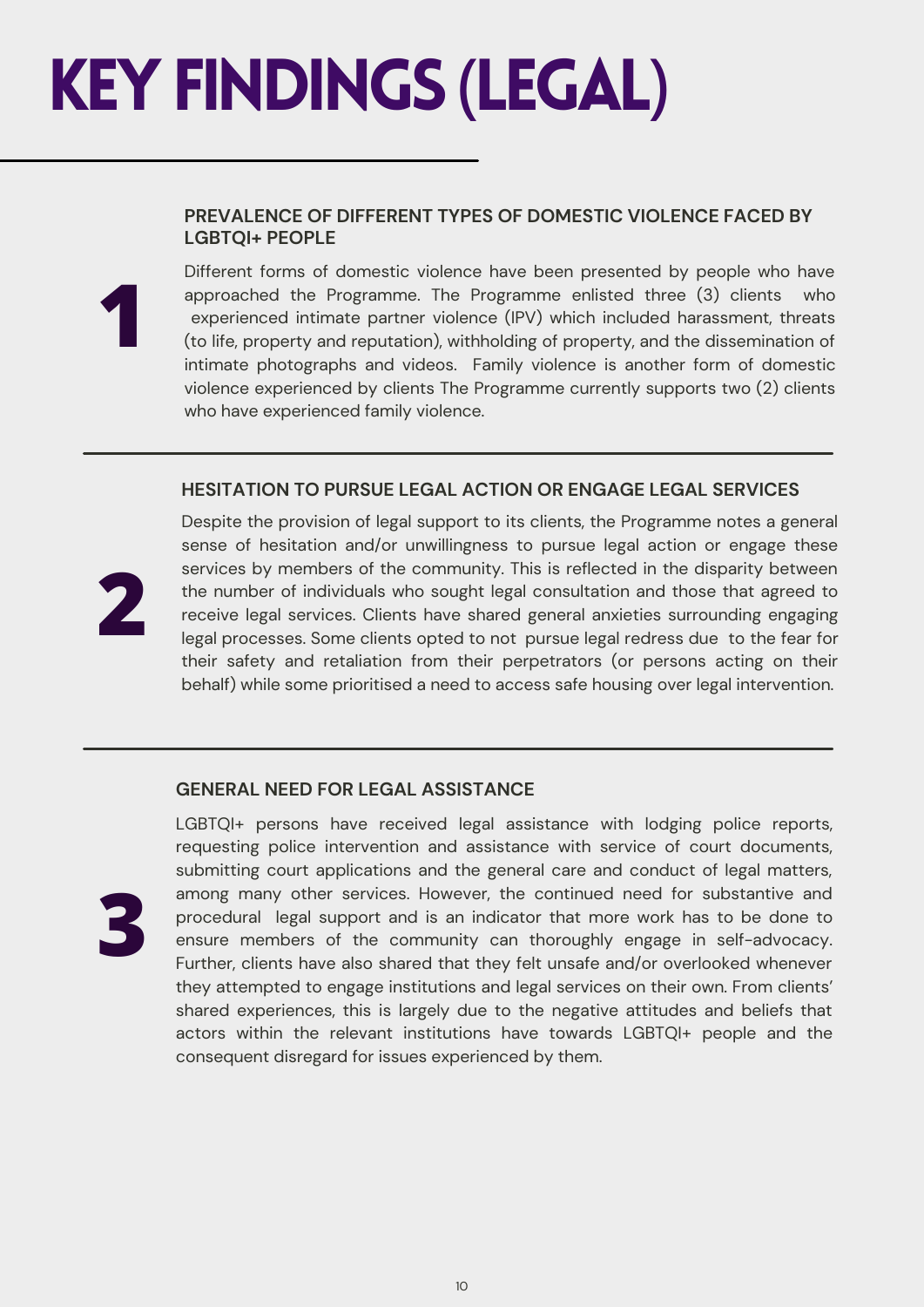## <span id="page-10-0"></span>CLINICAL SERVICES

#### **TYPE OF CLINICAL ISSUES PRESENTED**

| <b>Clinical Issue</b>                             | <b>No of Clients</b> |
|---------------------------------------------------|----------------------|
| Depression                                        | 13                   |
| Anxiety                                           | 17                   |
| Relationship Challenges (Romantic)                | 5                    |
| Dissociation                                      | $\mathbf{1}$         |
| Trauma                                            | 20                   |
| <b>Bipolar Disorder</b>                           | $\overline{2}$       |
| Relationship Challenges (Familial)                | 17                   |
| Gender Dysphoria                                  | $\overline{4}$       |
| <b>Borderline Personality Disorder</b>            | $\mathbf{1}$         |
| Schizophrenia (Clinically Diagnosed)*             | $\mathbf{1}$         |
| Schizophrenia (Trait)**                           | $\mathbf{1}$         |
| Borderline Personality Disorder (Suspected/Trait) | $\overline{2}$       |

\* Diagnosed by a registered psychiatrist.

\*\* Client presents symptoms of the condition but has not been clinically diagnosed.

As seen in the table above, anxiety and depression were commonly experienced by clients. These were often rooted in trauma, systemic violations, and unhealthy relationships. Trans women, in particular, are targets of physical and life-threatening violence. At least four of our clients have reported experiences of these. Clients present with long histories of enduring and endurance trauma. Notably, a number of clients presented one or more clinical issues.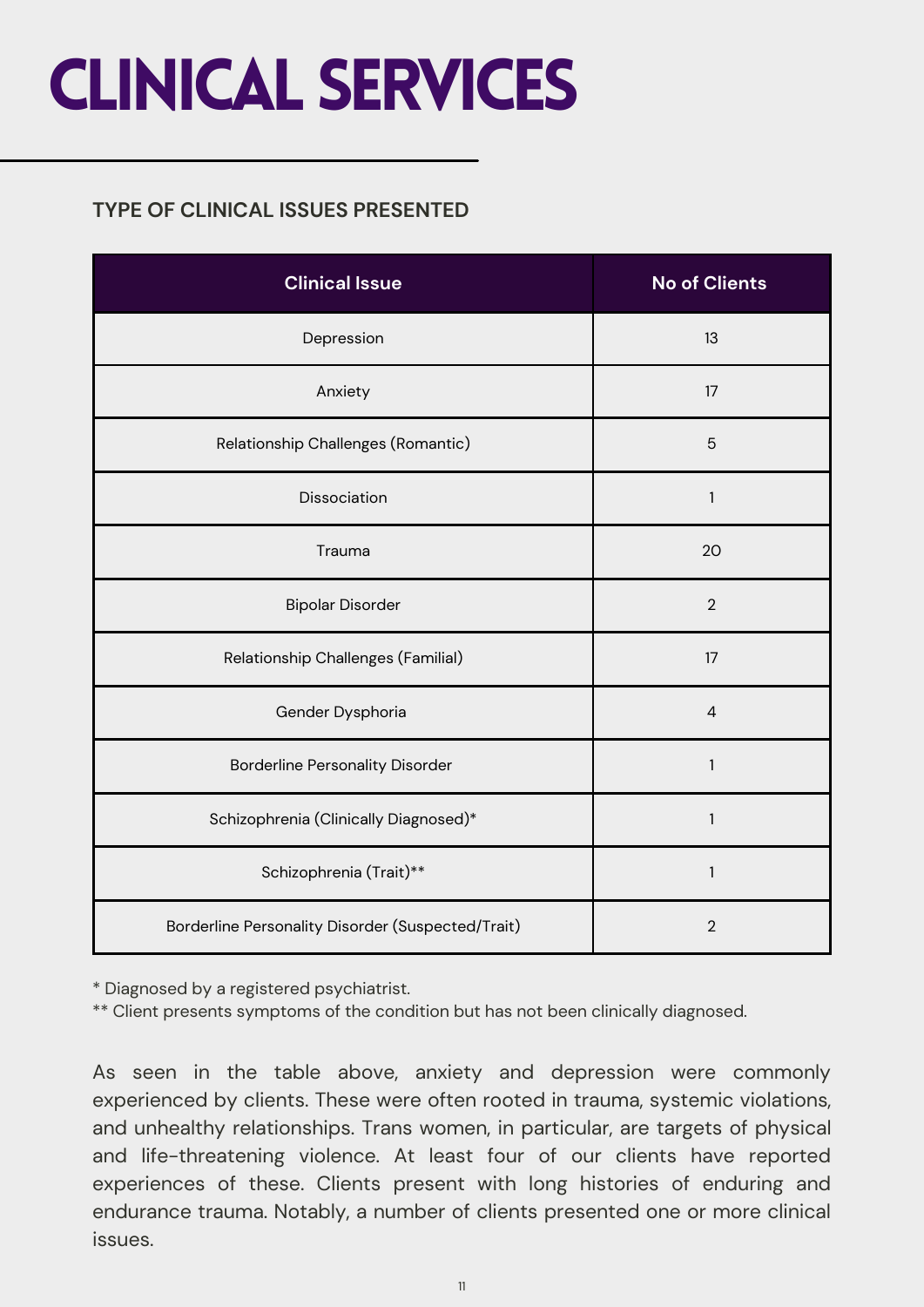## <span id="page-11-0"></span>KEYFINDINGS (CLINICAL)

#### **LACK OF SAFETY AND PRIVACY IN CLIENTS' ENVIRONMENT TO RECEIVE COUNSELLING**

Due to the COVID-19 pandemic, all sessions were held virtually. Some clients were, at times, unable to fully disclose their challenges to the clinician because of a lack of privacy in their homes. At other times, sessions were cancelled due to these same privacy concerns. This was especially the case for clients who did not live on their own. Due to financial challenges, it is also difficult in some cases for clients to pay for their own housing.

#### **NON-ATTENDANCE AT SESSIONS**



**1**

On some occasions, clients forgot their sessions or experienced poor internet connection, which resulted in non-attendance. Due to their challenges, many LGBTQI+ persons battle with more mental health challenges than non-LGBTQI+ counterparts. Both proximal and distal stressors complicate their emotional wellbeing. Proximal stressors refer to the thoughts and feelings that are the result of concealment, anticipated stigma, and self-hatred. Distal stressors include experiences of discrimination and victimization. Stress has been linked to deficits in memory due to the effect of the stress chemical, cortisol, on the hippocampus (memory consolidating centre) of the brain.

#### **LACK OF EMPLOYMENT WHICH COMPLICATES MENTAL HEALTH AND A SENSE OF AGENCY**



It was difficult to build a sense of self-competence and healthy self-esteem while clients were experiencing true disempowerment due to their adverse financial positions and lack of employment. As such, unemployment indeed serves as a source of minority stress as indicated earlier in this report. The lack of agency and financial stability is a form of enduring trauma, which limits the efficacy of any therapeutic intervention. The clients of Wholeness & Justice have clearly articulated this lack of power. One client shared about "losing a voice" in the home due to a lack of finances, and even perceives himself as a burden to his family. Additionally, even accessing state support can become a terrifying experience for our clients, as they enter national social services with a sense of feeling defeated by their lack of economic power.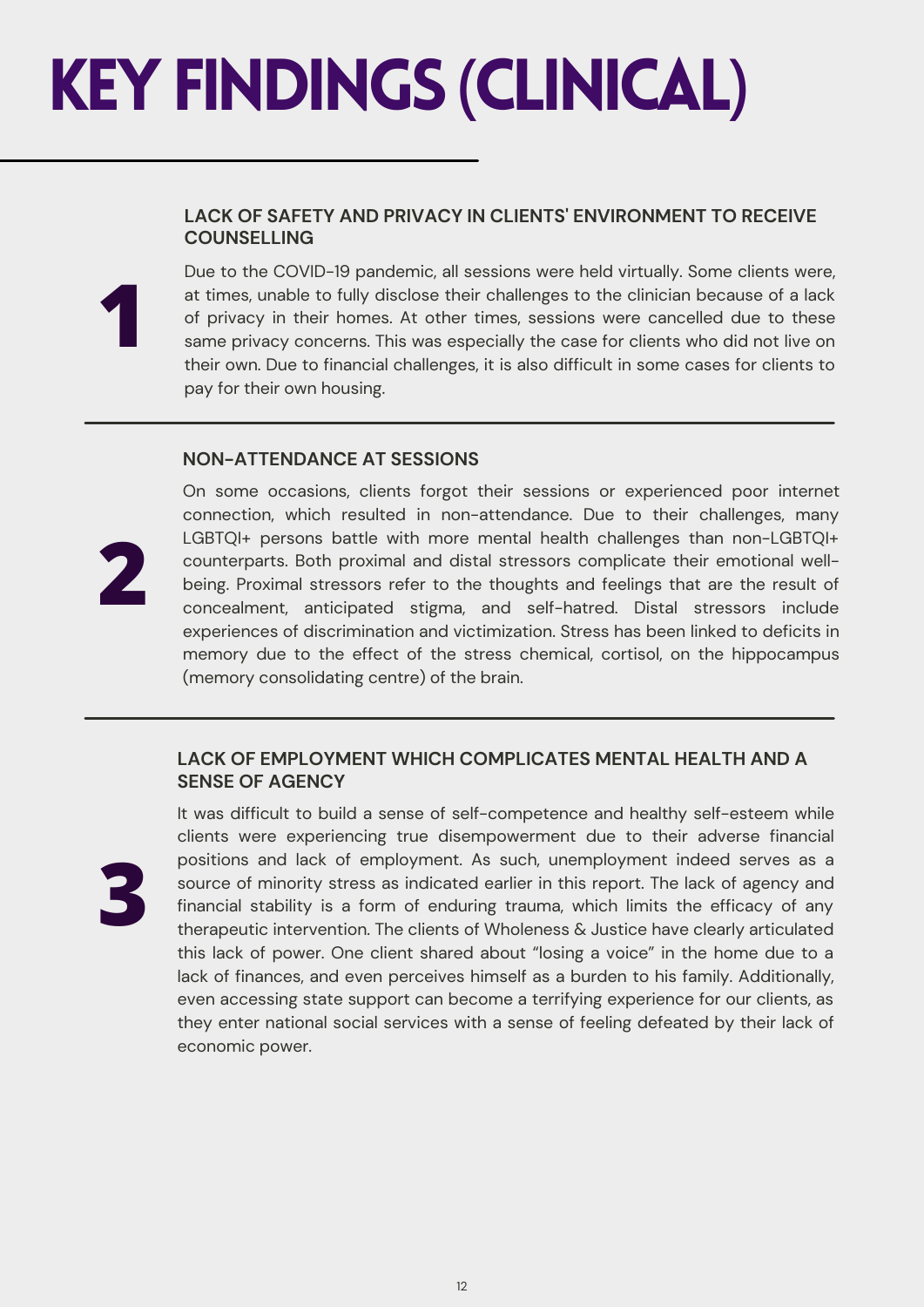## <span id="page-12-0"></span>**COMMUNITY** INTERVENTIONS

As part of the Programme's mandate, Wholeness & Justice undertook a number of community development initiatives aimed at building and strengthening bonds between and among members of the LGBTQI+ Community, as well as operating to improve the quality of life as queer people in Trinidad and Tobago. The initiatives engaged were:

- a. Emergency Food Support
- b. Living Room
- c. Share Space
- d. Awareness and Capacity Building

#### **EMERGENCY FOOD SUPPORT**

Given the social and economic fallout members of the community faced as a result of the COVID-19 pandemic, and building on the work the initial iteration of the programme began in May 2020, the programme provided emergency food support to members of the community, with a focus on trans women, sex workers, and those who lost any source of income they may have had. Additionally, to access food support from the State, people must be able to present valid forms of identification and engage often difficult and bureaucratic processes. Despite the Community Caseworker's assistance in navigating these systems, community members are still hesitant as their identification documents do not capture their gender identity or they are unable to provide the required proof of address (having no home of their own). The table below shows the general breakdown of food support provided to members of the community.

| <b>Period</b>        | No. of People Supported | <b>Total Value of</b><br><b>Support</b> |
|----------------------|-------------------------|-----------------------------------------|
| March - May          | 10                      | \$5000.00                               |
| June - August        | 10                      | \$5000.00                               |
| September - November | 10                      | \$5000.00                               |
| December             | 10                      | \$10,000.00                             |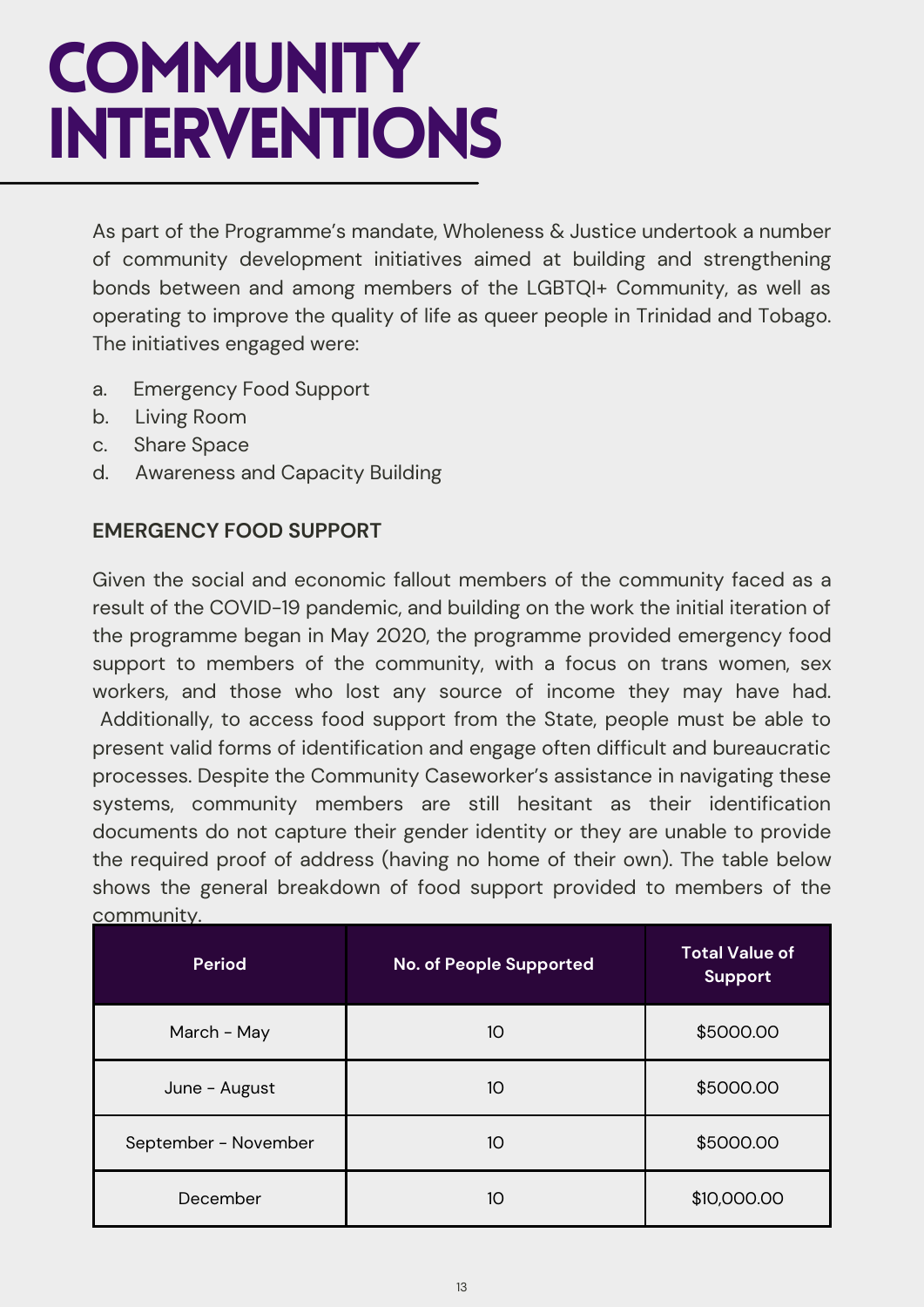### **COMMUNITY INTERVENTIONS**

#### **LIVING ROOM**

Wholeness & Justice's work with members of the LGBTQI+ community revealed a specific need for a sense of community to aid in developing and sustaining identity and self-advocacy. As a result, and shaped by the Programme's continued work in the virtual space as a result of the COVID-19 pandemic, **Living Room** was created. This virtual community space is designed to host different activities to engage members of the LGBTQI+ community and provide an avenue for socialisation and fostering relationship-building. From March – October 2021, Wholeness & Justice hosted two activities as part of its Living Room: Moving for Mental Health and Community Meet-up. The programme's Clinical Administrator, Akilah Riley-Richardson, who is also a certified fitness instructor, hosted 6 virtual Moving for Mental Health sessions for clients of the programme and members of the community. Three Community Meet-up sessions were held. Members of the community who attended shared their experiences and discussed what it meant to be queer in Trinidad and Tobago

#### **SHARE SPACE**

In response to the untimely deaths of community member Anthony Singh and leader of the Trinidad and Tobago Transgender Coalition, Brandy Rodriguez, Wholeness & Justice offered Share Space, a virtual space for members of the community to come together, celebrate and grieve. The Clinical Administrator, Akilah Riley-Richardson, moderated the space. The first Share Space took place on Monday 19th April and the second on Saturday 30th October. Both sessions were held via the Zoom platform and each saw an average of 20 community members in attendance. Almost all participants said they appreciated the guided facilitation and opportunity to share and reflect. Notably, the Programme enlisted some clients arising from the October event.

#### **AWARENESS AND CAPACITY BUILDING**

The Wholeness & Justice Programme aims to build the capacity of service providers in Trinidad and Tobago so that members of the LGBTQI+ community can be included and served without facing discrimination. On Wednesday 24th November, the Programme hosted its first webinar entitled "Serving the LGBTQI+ Community: Capacity Building for Mental Health Practitioners". Aimed at exploring the experiences of LGBTQI+ people and providing best practices for mental health practitioners on working with and serving members of the community, the workshop was a resounding success, with over 35 participants.